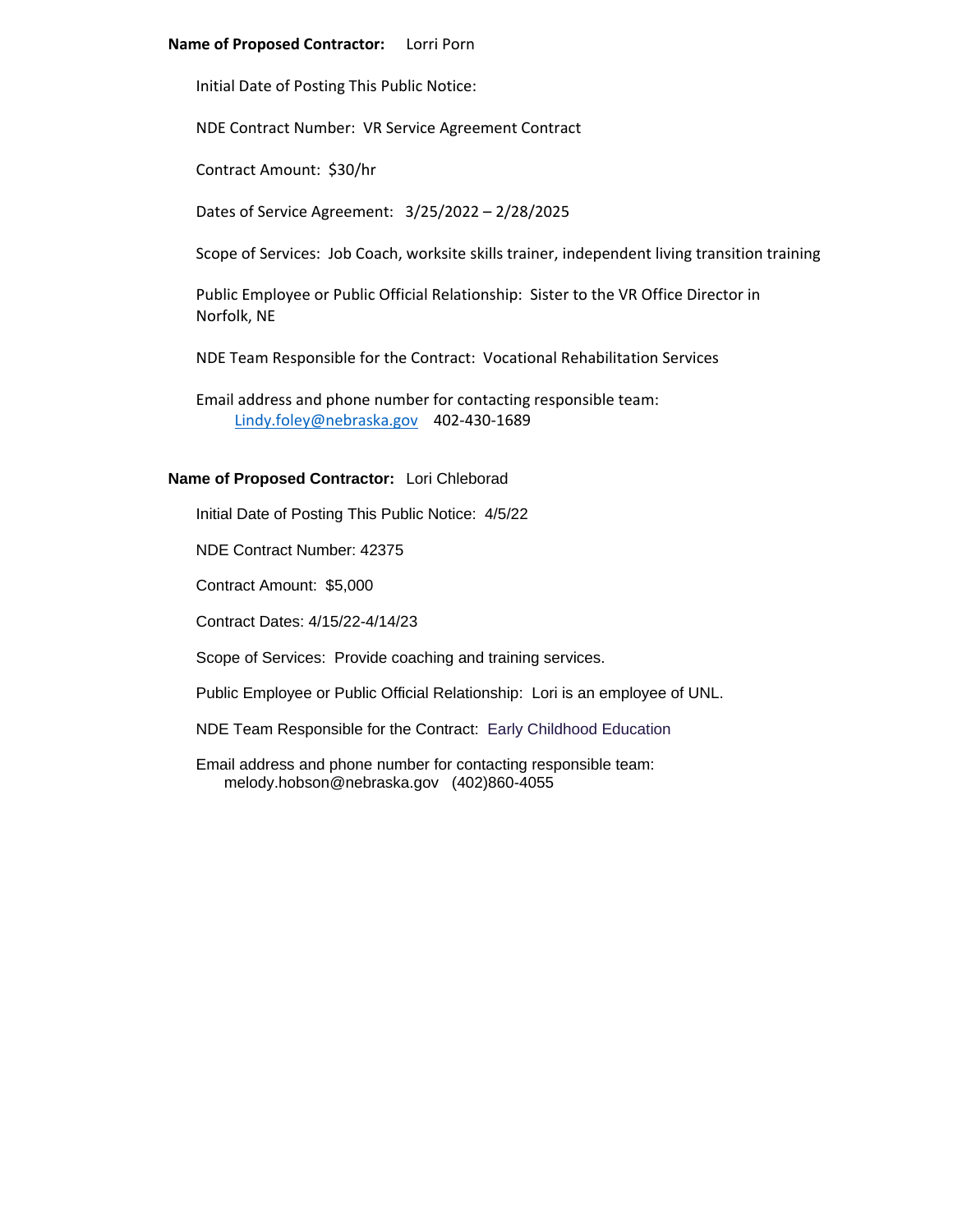# **Name of Proposed Contractor:** Eric Knoll

Initial Date of Posting This Public Notice: 4/11/22

NDE Contract Number: 42379

Contract Amount: \$10,250

Contract Dates: 4/18/22-7/31/22

Scope of Services: To plan and conduct summer professional development Technical Skill Workshops for secondary Skilled and Technical Sciences and Agriculture, Food, and Natural Resources instructors in June-July with Nebraska community colleges, and the NE CTE JumpStart summer professional development workshop for those teaching CTE courses on a Career Education Teaching Permit or a teacher involved in the Transitional Certification Program in June and July.

Public Employee or Public Official Relationship: Eric is an employee of UNL.

NDE Team Responsible for the Contract: Career, Technical & Adult Education

Email address and phone number for contacting responsible team: katie.graham@nebraska.gov (402)937-2809

### **Name of Proposed Contractor:** Dustin Carlson

Initial Date of Posting This Public Notice: 4/28/22

NDE Contract Number: 42390

Contract Amount: \$2,550

Contract Dates: 5/16/22-8/31/22

Scope of Services: Participate in professional learning provided by the Smithsonian Institute and develop instructional resources for elementary social studies and multicultural education using Smithsonian Institute Artifacts.

Public Employee or Public Official Relationship: Dustin is an employee of Westside Community Schools.

NDE Team Responsible for the Contract: Teaching, Learning & Assessment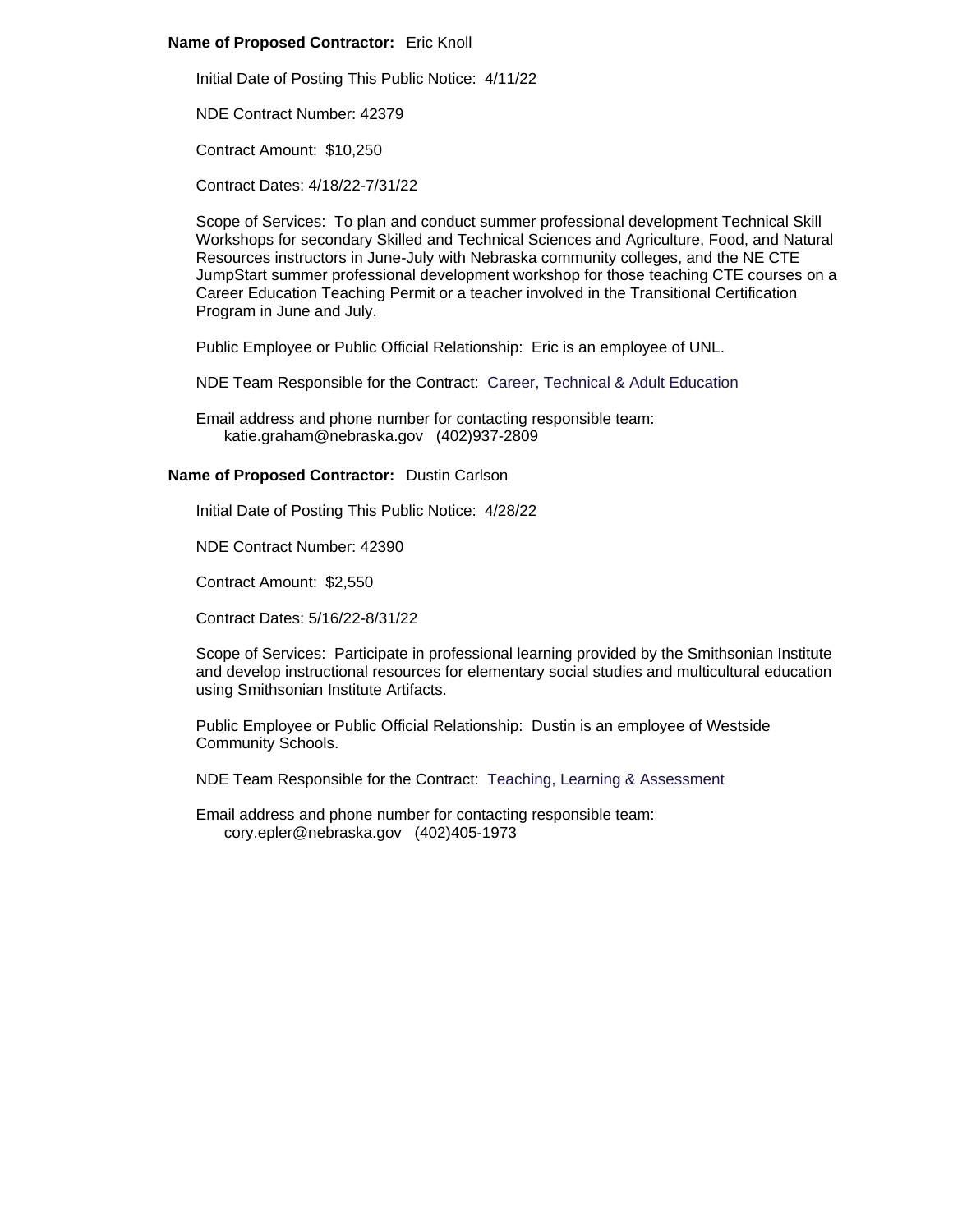# **Name of Proposed Contractor:** Holly Corcoran

Initial Date of Posting This Public Notice: 4/28/22

NDE Contract Number: 42391

Contract Amount: \$2,550

Contract Dates: 5/16/22-8/31/22

Scope of Services: Participate in professional learning provided by the Smithsonian Institute and develop instructional resources for elementary social studies and multicultural education using Smithsonian Institute Artifacts.

Public Employee or Public Official Relationship: Holly is an employee of South Sioux City CSD.

NDE Team Responsible for the Contract: Teaching, Learning & Assessment

Email address and phone number for contacting responsible team: cory.epler@nebraska.gov (402)405-1973

### **Name of Proposed Contractor:** Erica Croft

Initial Date of Posting This Public Notice: 4/28/22

NDE Contract Number: 42392

Contract Amount: \$2,550

Contract Dates: 5/16/22-8/31/22

Scope of Services: Participate in professional learning provided by the Smithsonian Institute and develop instructional resources for elementary social studies and multicultural education using Smithsonian Institute Artifacts.

Public Employee or Public Official Relationship: Erica is an employee of Morill Public Schools.

NDE Team Responsible for the Contract: Teaching, Learning & Assessment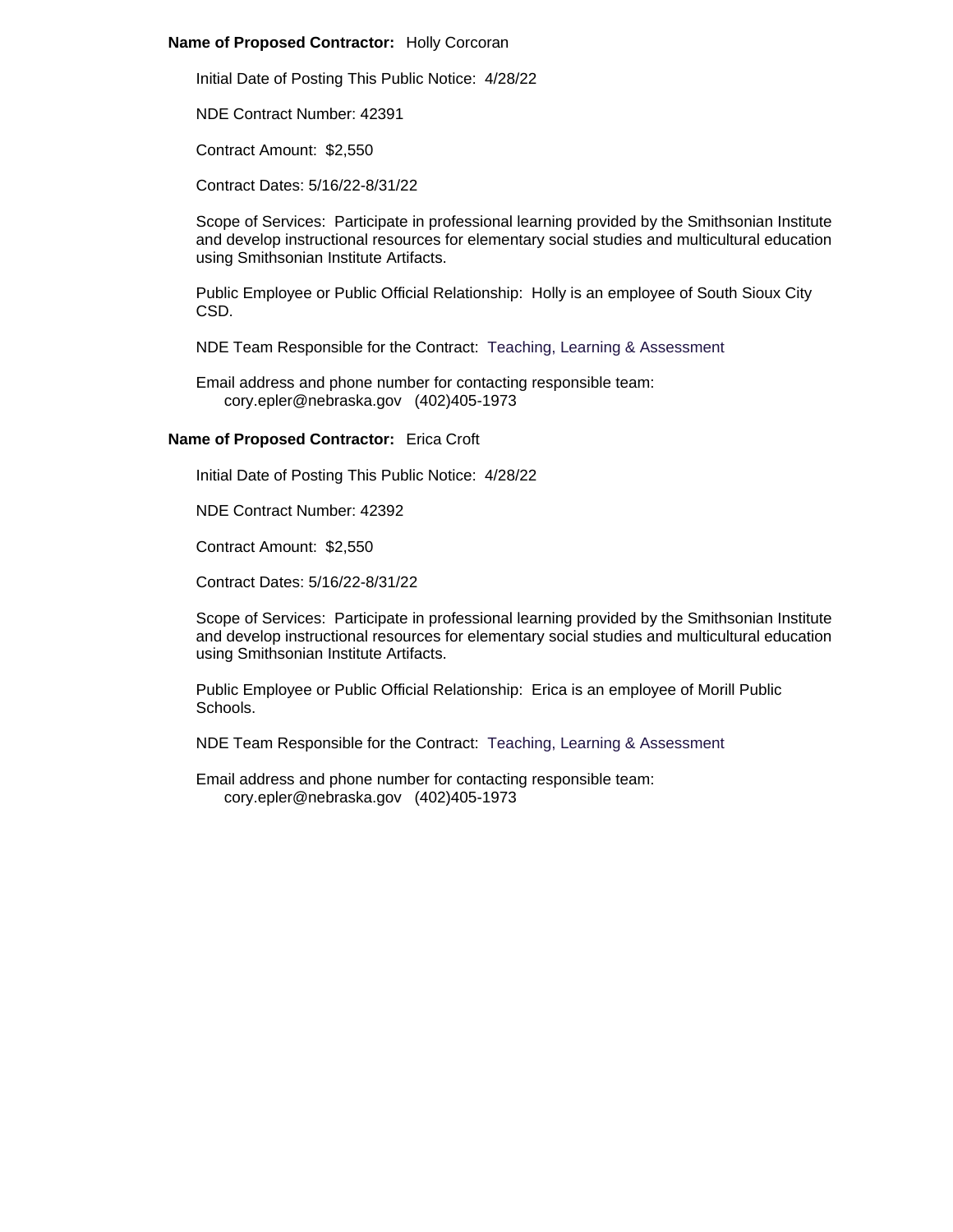### **Name of Proposed Contractor:** Amy Dolezal

Initial Date of Posting This Public Notice: 4/28/22

NDE Contract Number: 42393

Contract Amount: \$2,550

Contract Dates: 5/16/22-8/31/22

Scope of Services: Participate in professional learning provided by the Smithsonian Institute and develop instructional resources for elementary social studies and multicultural education using Smithsonian Institute Artifacts.

Public Employee or Public Official Relationship: Amy is an employee of Gordon/Rushville Public Schools.

NDE Team Responsible for the Contract: Teaching, Learning & Assessment

Email address and phone number for contacting responsible team: cory.epler@nebraska.gov (402)405-1973

#### **Name of Proposed Contractor:** Annette Luce

Initial Date of Posting This Public Notice: 4/28/22

NDE Contract Number: 42394

Contract Amount: \$2,550

Contract Dates: 5/16/22-8/31/22

Scope of Services: Participate in professional learning provided by the Smithsonian Institute and develop instructional resources for elementary social studies and multicultural education using Smithsonian Institute Artifacts.

Public Employee or Public Official Relationship: Annette is an employee of LPS.

NDE Team Responsible for the Contract: Teaching, Learning & Assessment

Email address and phone number for contacting responsible team: cory.epler@nebraska.gov (402)405-1973

#### **Name of Proposed Contractor:** Allison Pontious

Initial Date of Posting This Public Notice: 4/28/22

NDE Contract Number: 42395

Contract Amount: \$2,550

Contract Dates: 5/16/22-8/31/22

Scope of Services: Participate in professional learning provided by the Smithsonian Institute and develop instructional resources for elementary social studies and multicultural education using Smithsonian Institute Artifacts.

Public Employee or Public Official Relationship: Allison is an employee of Westside Community Schools.

NDE Team Responsible for the Contract: Teaching, Learning & Assessment